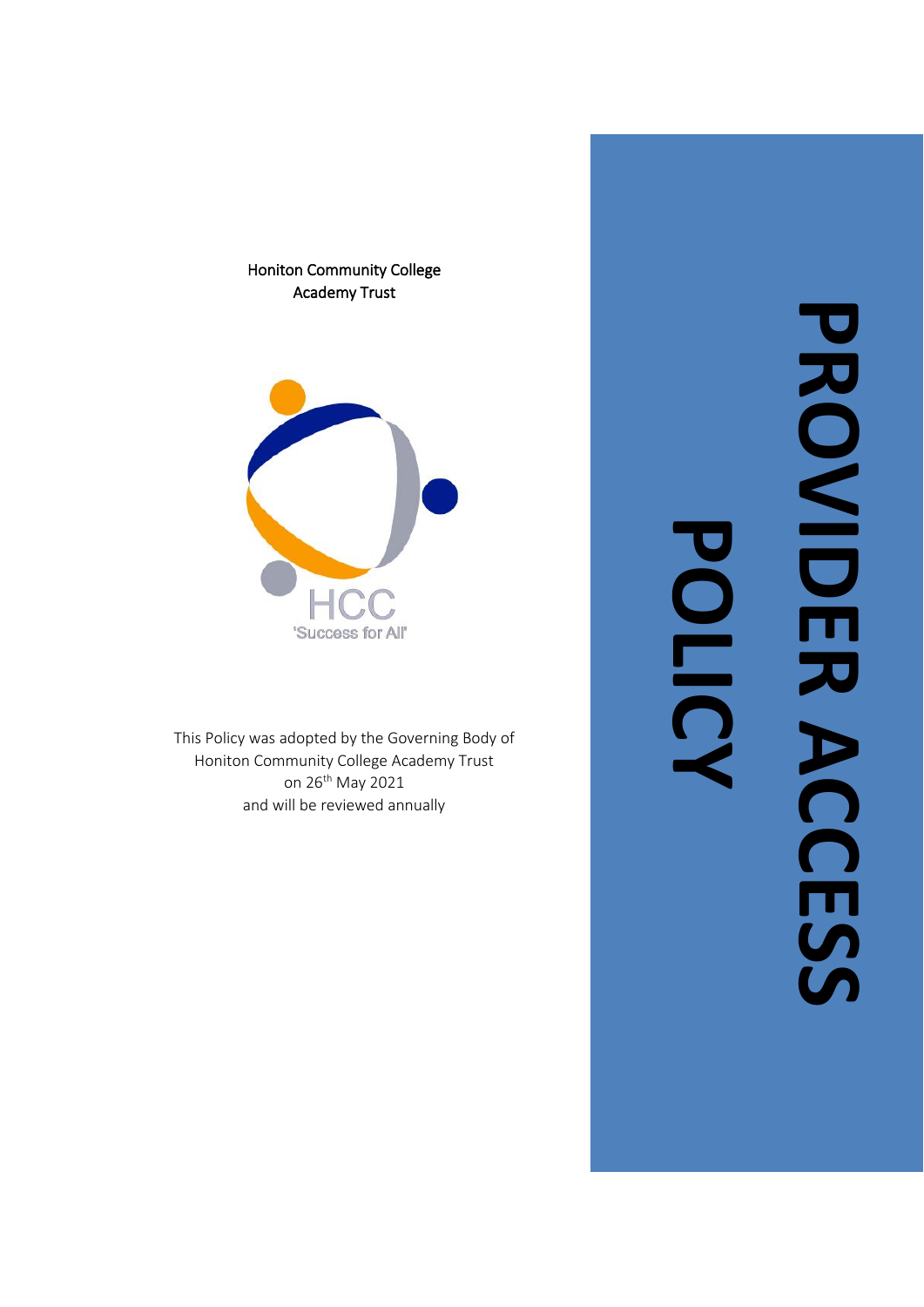# **Honiton Community College: Provider Access Policy**

## **Introduction**

This policy statement sets out the college's arrangements for managing the access of providers to pupils at the college for the purpose of giving them information about the provider's education or training offer. This complies with the college's legal obligations under Section 42B of the Education Act 1997.

### **Student entitlement**

All pupils in years 8-13 are entitled:

- to find out about technical education qualifications and apprenticeships opportunities, as part of a careers programme which provides information on the full range of education and training options available at each transition point;
- to hear from a range of local providers about the opportunities they offer, including technical education and apprenticeships – through options events, assemblies and group discussions and taster events;
- to understand how to make applications for the full range of academic and technical courses.

### **Management of provider access requests**

#### **Procedure**

A provider wishing to request access should contact Hannah Bown, Careers Lead, Email: [HBown@honitoncollege.devon.sch.uk.](mailto:HBown@honitoncollege.devon.sch.uk)

### **Opportunities for access**

The careers programme is delivered as part of our Life Skills course. This is a timetable lesson from Y7 to Y11. Post-16 have a similar course. This course and assembly time will offer providers opportunities to come into college to speak to pupils. In addition, we have Parents Evening and Information Evenings that will offer providers opportunities to speak to pupils and/or their parents/carers.

Y10 do not have Work Experience, we have replaced this with Futures Week during the last week of Summer Term. In the past we have visited various providers and had representatives from FE Colleges and employers to engage in round table discussions with students. This is the ideal opportunity to engage with our pupils in all three areas of their entitlement.

Y12 do have Work Experience in the summer term. This is followed by a series of sessions focussed on the next steps and we would welcome providers to attend these sessions.